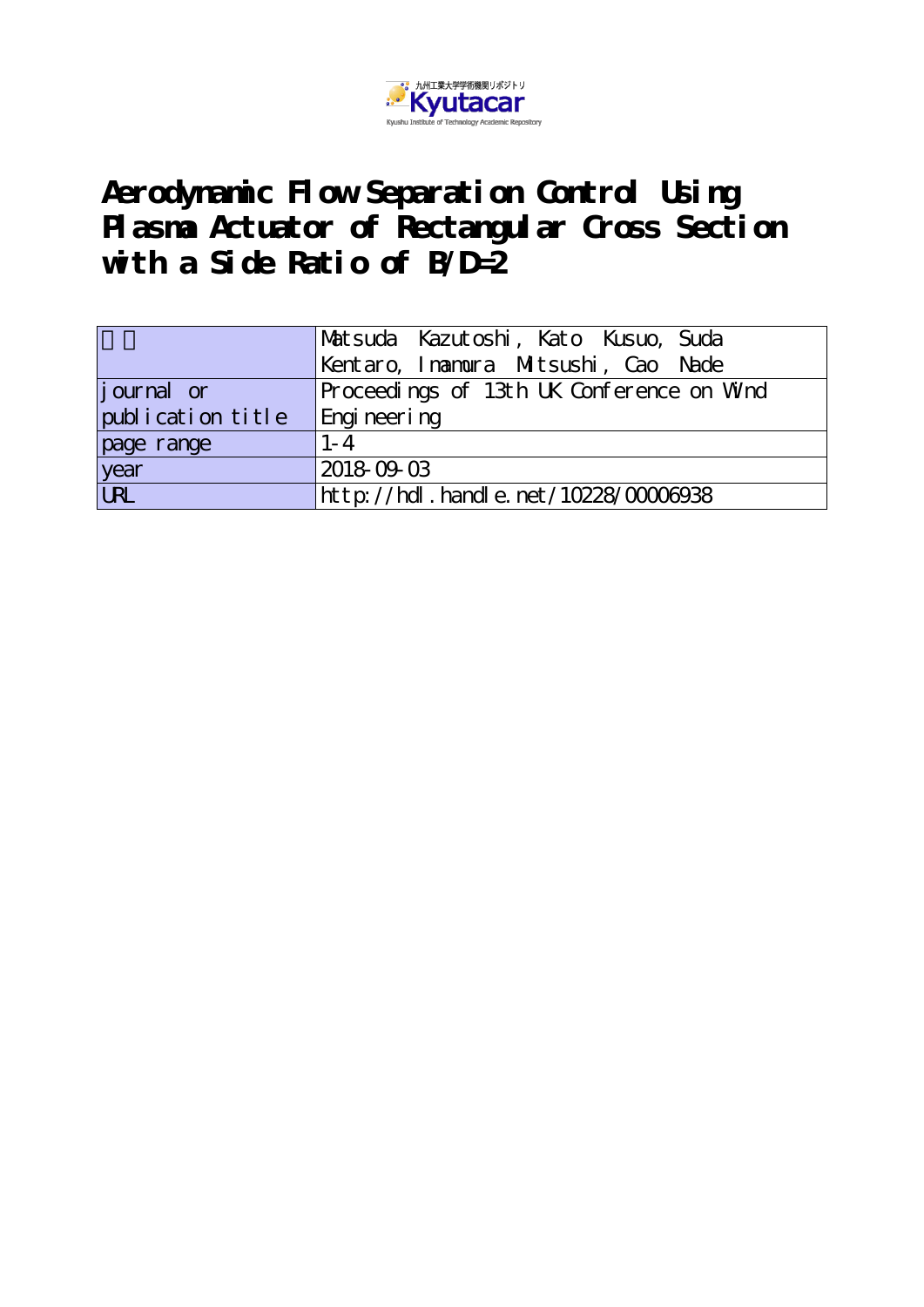

# **Aerodynamic Flow Separation Control Using Plasma Actuator of Rectangular Cross Section with a Side Ratio of B/D=2**

Kazutoshi Matsuda<sup>1\*</sup>, Kusuo Kato<sup>1</sup>, Kentaro Suda<sup>1</sup>, Mitsushi Imamura<sup>1</sup>, and Nade Cao<sup>1</sup> <sup>1</sup>Department of Civil Engineering and Architecture, Kyushu Institute of Technology, Kitakyushu, Fukuoka, Japan \**matsuda@civil.kyutech.ac.jp*

## **INTRODUCTION**

In order to suppress wind-induced vibrations of bridge girders, two general methods are applied: aerodynamic and mechanical countermeasures. In this study, a new approach to suppress wind-induced vibrations, "a dielectric barrier discharge (DBD) plasma actuator", was investigated through wind tunnel experiments to determine its potential as a device for flow control around bridge deck sections. This approach is already in use in other fields, such as in the fluid dynamics flow control for separation control in wing surface flow. The DBD plasma actuator [1] is an electric device designed for flow control that utilizes the DBD effect. Figure 1 shows a schematic illustration of the DBD plasma actuator and its mechanism of flow control. As shown in our previous research results [2, 3], air flow control effect using the plasma actuator is qualitatively confirmed by the experiments of flow visualization of motioninduced vortex-induced vibration and Kármán vortex-induced vibration in their onset reduced wind speed regions on the forced-oscillating rectangular cross-section. However, it has not been quantitatively confirmed yet if the air flow control actually affects aerodynamic vibration. Therefore, this research was conducted aiming at quantitatively confirming the vibration control effect on aerodynamic vibration using a plasma actuator by a spring-supported test on the rectangular cross-section of the side ratio of  $B/D = 2$ . Furthermore, the flow visualization experiment was conducted under the condition where a model of a rectangular cross-section of a spring-supported test system was aerodynamically vibrated and the differences in the patterns of flows around the cross section caused by the existence and nonexistence of the control by plasma actuator were confirmed. It was found that the vibration control method using a plasma actuator was proven to quantitatively have more vibration control effect than without using any countermeasure from the result of a spring-supported test targeted at the rectangular cross-section of the side ratio of *B/D* = 2.



*Figure 1: Dielectric Barrier Discharge Plasma actuator*

#### **EXPERIMENTAL SETUP**

Table 1 shows the specifications of the DBD plasma actuator used in the research. The same experimental condition of the plasma actuator is applied for all the experiments. Spring-supported test and smoke flow visualization were carried out for on and off controlled states of the plasma using a 0.4m x 0.4m wind tunnel at Kyushu Institute of Technology. Table 2 shows an experimental conditions for spring-supported tests. All wind tunnel tests were performed in a smooth flow.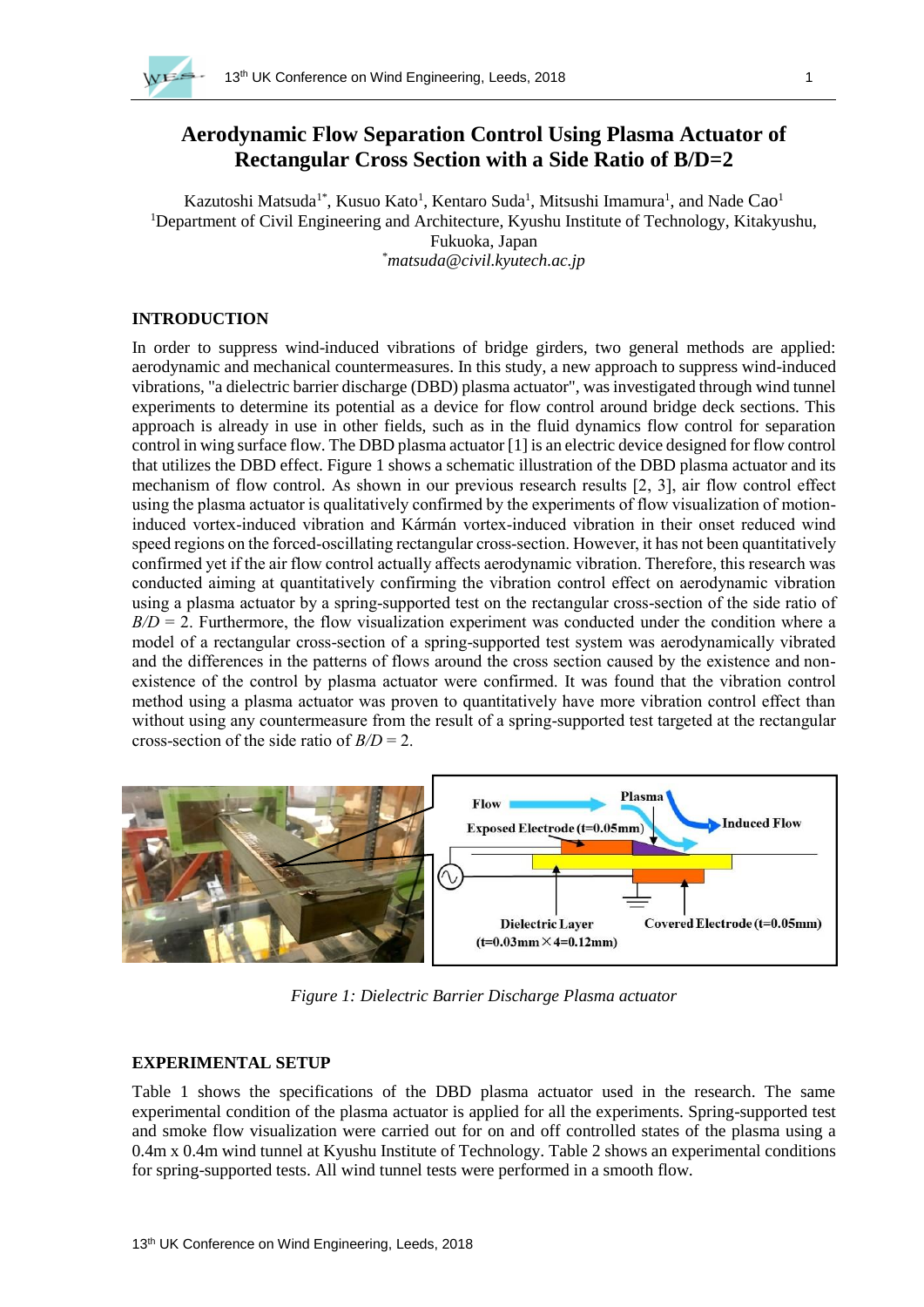

| <b>AC Frequency</b>        |                             | 4kHz                          |  |  |
|----------------------------|-----------------------------|-------------------------------|--|--|
| <b>AC Voltage</b>          |                             | ±4kV                          |  |  |
| <b>Electrode</b>           | <b>Material</b>             | Copper                        |  |  |
|                            | <b>Thickness</b>            | $0.05$ mm                     |  |  |
|                            | Width                       | 5mm(exposed)<br>10mm(covered) |  |  |
|                            | <b>Overlap of Electrode</b> | 0 <sub>mm</sub>               |  |  |
| <b>Dielectric</b><br>Layer | <b>Material</b>             | Polyimide                     |  |  |
|                            | <b>Thickness</b>            | $0.03$ mm $\times$ 4 = 0.12mm |  |  |
|                            | Width                       | 25 <sub>mm</sub>              |  |  |
| <b>Duty Cycle</b>          |                             | 100%                          |  |  |

*Table 1: Specifications of Plasma Actuator*

*Table 2: Experimental Conditions for Spring-supported Tests*

| B<br>$\vert$ (mm) $\vert$ | D<br>(mm) | <b>Side Ratio</b><br>B/D | <b>Sc</b><br>$=2m\delta/\rho D^2$ | f<br>(Hz)  | <b>Plasma Actuator</b><br>(PA) |
|---------------------------|-----------|--------------------------|-----------------------------------|------------|--------------------------------|
| 80<br>40                  |           |                          |                                   | 3.26       | ON                             |
|                           |           |                          |                                   | <b>OFF</b> |                                |
|                           |           | 2.0                      | 4.2                               | 7.22       | ON                             |
|                           |           |                          |                                   |            | OFF                            |

#### **RESULTS AND DISCUSSION**

The results of the comparison of the responses in motion-induced vortex vibration due to the existence or non-existence of the control by plasma actuator (PA) are shown in Figures 2. The vertical axis is set as non-dimensional double amplitude *2η/D* (*η*: amplitude (m) and *D*: model height (m)), and the horizontal axis is set as reduced wind speed  $Vr = V/D/V$ ; wind speed (m/s), *f*: natural frequency (Hz) and *D*: model height (m). The numbers in the figure show the control rate of response  $\zeta$  = (response at the time of PA-OFF – response at the time of PA-ON)/(response at the time of PA-OFF)  $\times$ 100) }. In the case of  $f = 7.22$ Hz of Figure 2, the vibration control effect by PA in the wind speed region of motioninduced vortex vibration could be confirmed. It was revealed that the vibration control rate was higher on the side with high wind speed and the effect of the vibration control by PA is larger on the side with high wind speed. It is considered to be due to the amplitude dependency of aerodynamic force in the wind speed region of motion-induced vortex vibration. Figure 3 shows a time history response where the control rate of response is 39% at *Vr*=5.5 in Figure 2. Furthermore, from the results of the experiment of flow visualization as shown in Figure 4, because the control of separated vortex from the leading edge was observed at the time of PA-ON, the airflow control effect by PA could be confirmed. The arrow points to the position where PA is installed. Figure 5 shows that the vibration control effect by PA was confirmed in the Kármán vortex-induced vibration wind speed region. Figure 6 indicates flow visualization test results of free oscillating model where the control rate of response is 83% at *Vr*=13.8 in Figure 5. The control of Kármán vortex was observed as the same trend of the case of separated vortex from the leading edge as shown in Figure 4.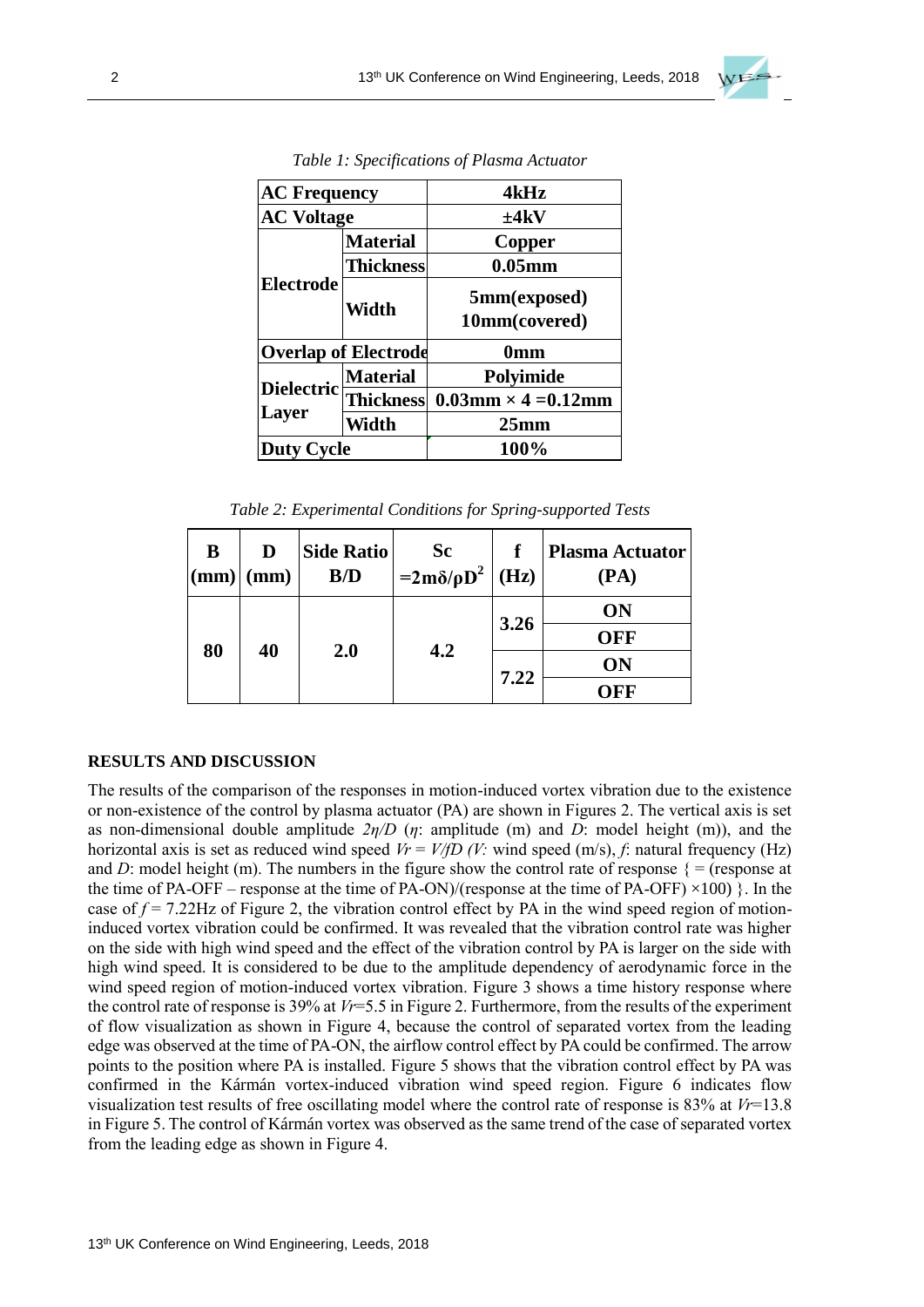



*Figure 2: Spring-supported Test Result (f=7.22Hz)*



*Figure 3: Time History Response at Vr=5.5 (f=7.22Hz)*